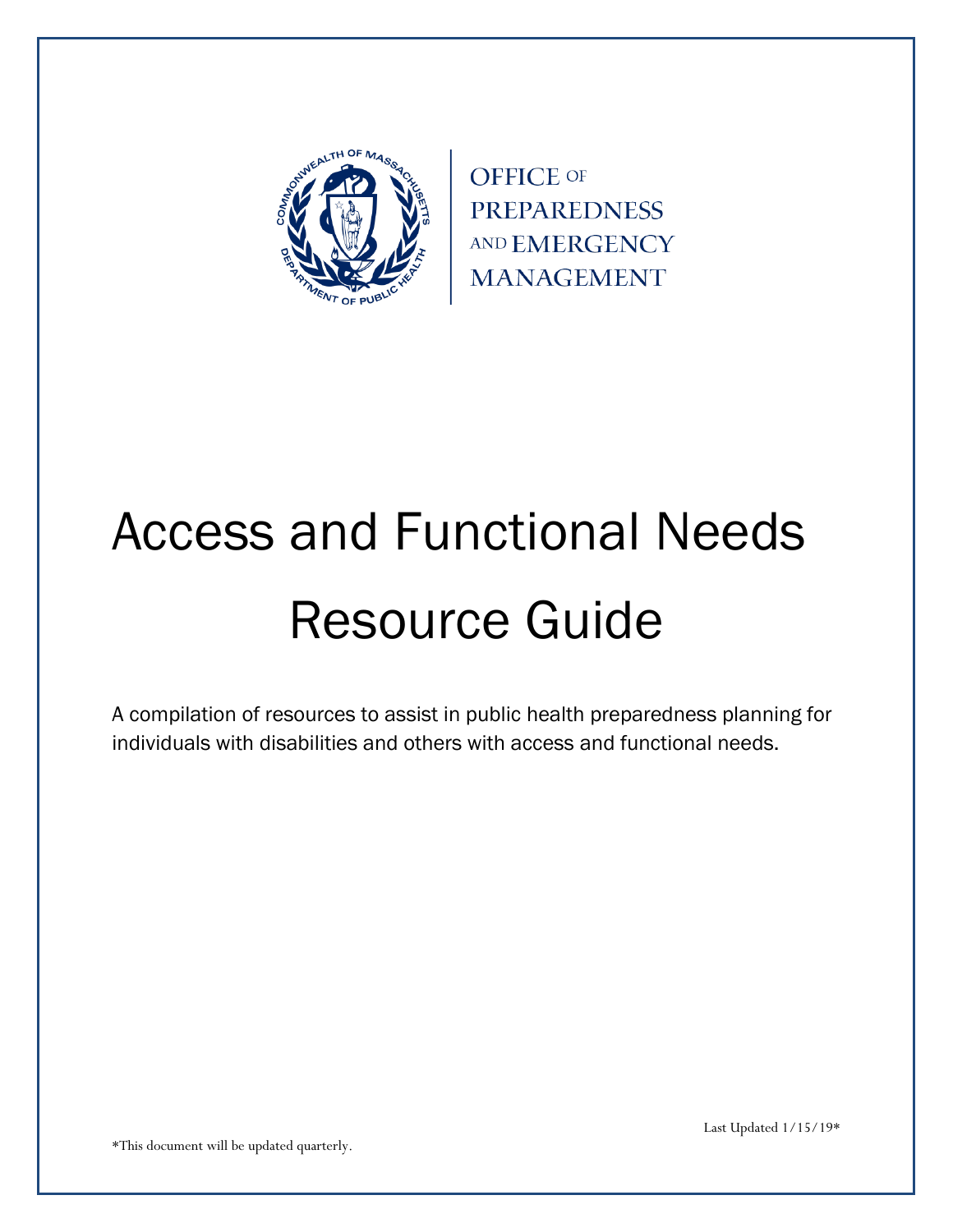# **Table of Contents**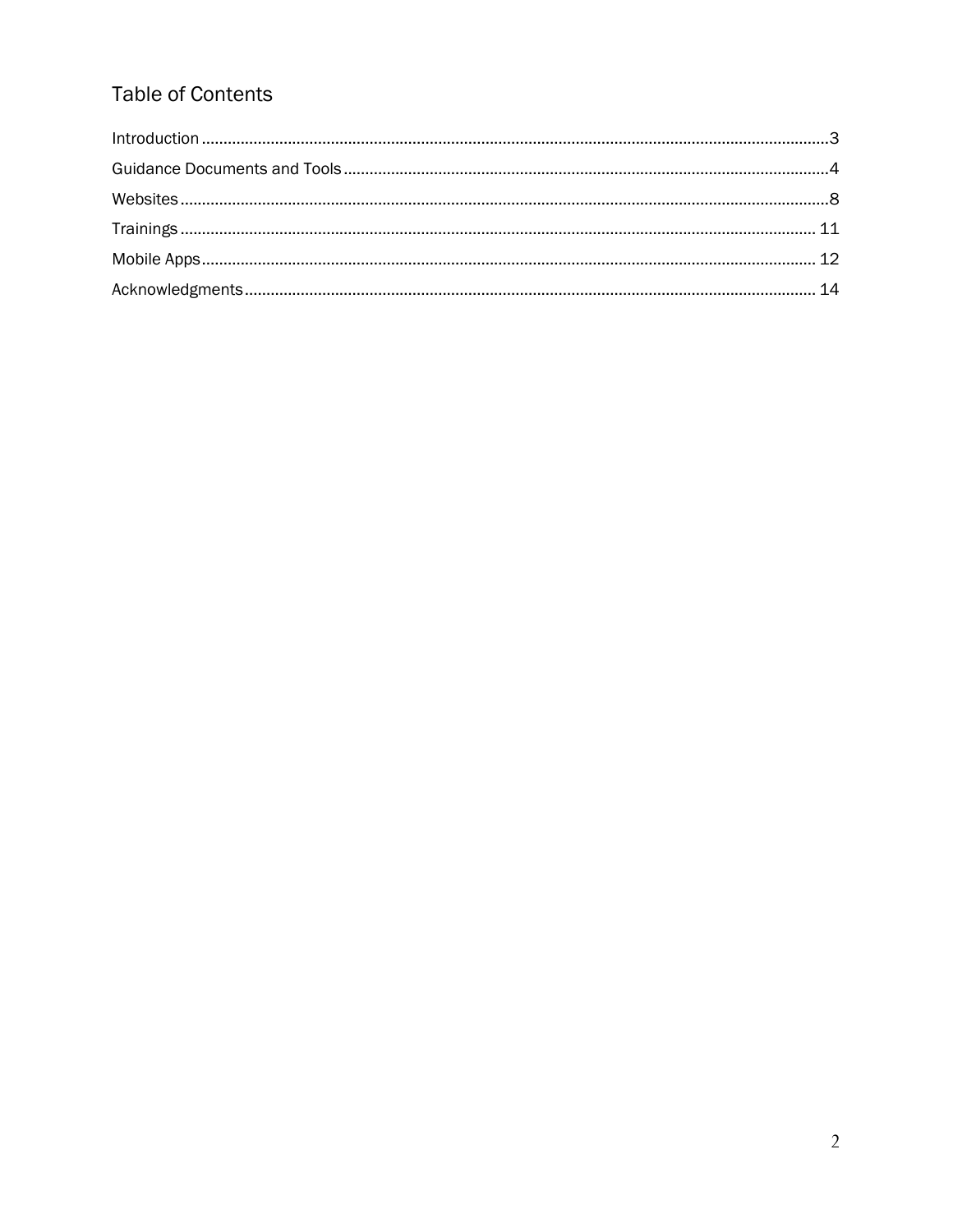# <span id="page-2-0"></span>Introduction

<span id="page-2-1"></span> $\overline{\phantom{a}}$ 

The Access and Functional Needs Resource Guide is a compilation of resources, geared toward local public health planners, to assist in public health preparedness planning for individuals with disabilities and others with access and functional needs.

An individual with a disability, as defined by the Americans with Disabilities Act (ADA), is a person who has a physical or mental impairment that substantially limits one or more major life activities, a person who has a history or record of such an impairment, or a person who is perceived by others as having such an impairment.<sup>1</sup> The term "access and functional needs" refers to a set of broad, cross-cutting access and function-based needs. Access-based needs require ensuring that resources are accessible to all individuals. Function-based needs refer to restrictions or limitations an individual may have that require additional assistance before, during, and/or after an emergency. 2 Individuals with access and functional needs may include, but are not limited to, children, older adults, persons with limited English proficiency, and persons with limited access to transportation.

The Department of Homeland Security (DHS) defines access and functional needs accommodation as follows: 3

- **Term:** Access and Functional Needs Accommodation
- **Definition:** circumstances that are met for providing physical, programmatic, and effective communication access to the whole community by accommodating individual requirements through universal accessibility and/or specific actions or modifications
- **Extended Definition:** includes assistance, accommodation or modification for mobility, communication, transportation, safety, health maintenance, etc.; need for assistance, accommodation or modification due to any situation (temporary or permanent) that limits an individual's ability to take action in an emergency

Public health preparedness planning for the whole community should include additional considerations for individuals with disabilities and others with access and functional needs. Community partners, including individuals with disabilities and others with access and functional needs, as well as the agencies and organizations that serve them should be involved in planning activities. This guide incorporates resources that can be shared with community partners to enhance community preparedness.

<sup>1</sup> U.S. Department of Justice. Civil Rights Division. Disability Rights Section. A Guide to Disability Rights Laws, July 2009.

<sup>2</sup> Assistant Secretary for Preparedness and Response. Public Health Emergency. At-Risk Individuals, March 2015.

<sup>3</sup> Official DHS Access and Functional Needs Definition. DHS PPD-8 Access and Functional Needs Working Group, 2014.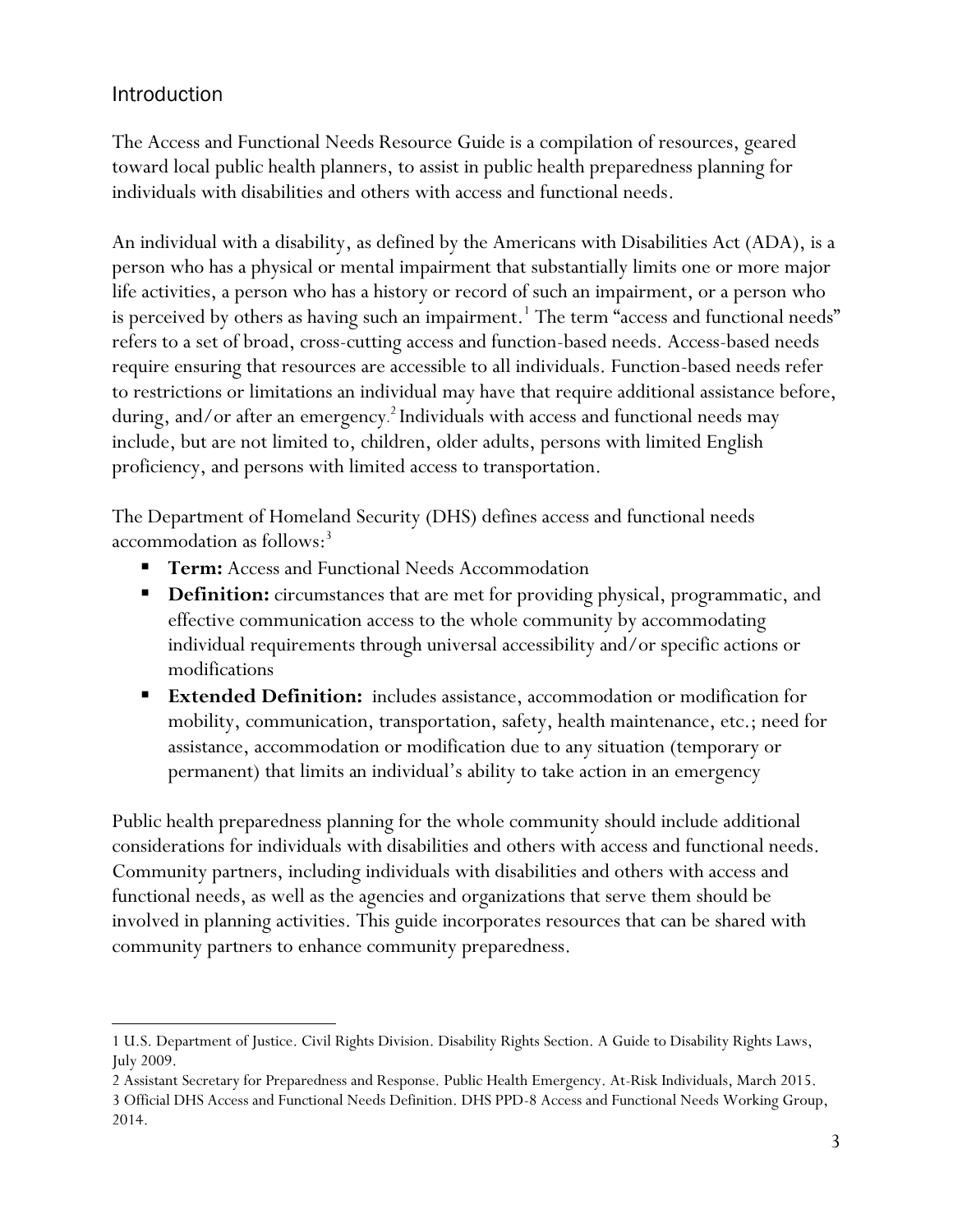#### Guidance Documents and Tools

# **AARP- We can do better: Lessons Learned for Protecting Older Persons in Disasters**

This document includes highlights from an AARP conference with stakeholders discussing strategies to better protect older persons in both the community and in nursing homes during an emergency. It addresses planning and communication, identifying who will need help, and evacuating older persons. <http://assets.aarp.org/rgcenter/il/better.pdf>

#### **ADA- Best Practices Tool Kit for State and Local Governments**

The ADA Tool Kit is designed to teach state and local government officials how to identify and fix problems that prevent people with disabilities from gaining equal access to state and local government programs, services, and activities. It will also teach state and local officials how to conduct accessibility surveys of their buildings and facilities to identify and remove architectural barriers to access. <http://www.ada.gov/pcatoolkit/toolkitmain.htm>

#### **Alzheimer's Association- Disaster Preparedness: Home and Community-based Services for People with Dementia and Their Caregivers**

This toolkit outlines actions states can take to empower caregivers to make informed decisions about the special needs of people with dementia at a time of emergency or disaster. [http://www.une.edu/sites/default/files/Toolkit\\_2\\_Disaster\\_Preparedness.pdf](http://www.une.edu/sites/default/files/Toolkit_2_Disaster_Preparedness.pdf)

#### **Andrulis et al.- Preparing Racially and Ethnically Diverse Communities for Public Health Emergencies**

This study reviews current resources and limitations in public health preparedness and suggests future directions for integrating diverse communities into related strategies. It documents research and interventions, including promising models and practices that address preparedness for minorities.

<http://content.healthaffairs.org/content/26/5/1269.full.pdf>

#### **CDC- Identifying Vulnerable Older Adults and Legal Options for Increasing Their Protection during All-Hazards Emergencies, A Cross-Sector Guide for States and Communities**

This guide aims to equip public health officials, the aging services network, emergency management, and essential partners from other sectors and at all jurisdictional levels with critical information, strategies, and resources to improve the planning for and protection of vulnerable community-dwelling older adults during all-hazards public health emergencies. The guide covers topic areas such as developing plans, partnering and collaboration, using data for action, building registries, using law-based solutions, sheltering, and caregiver preparedness. <http://www.cdc.gov/aging/emergency/pdf/guide.pdf>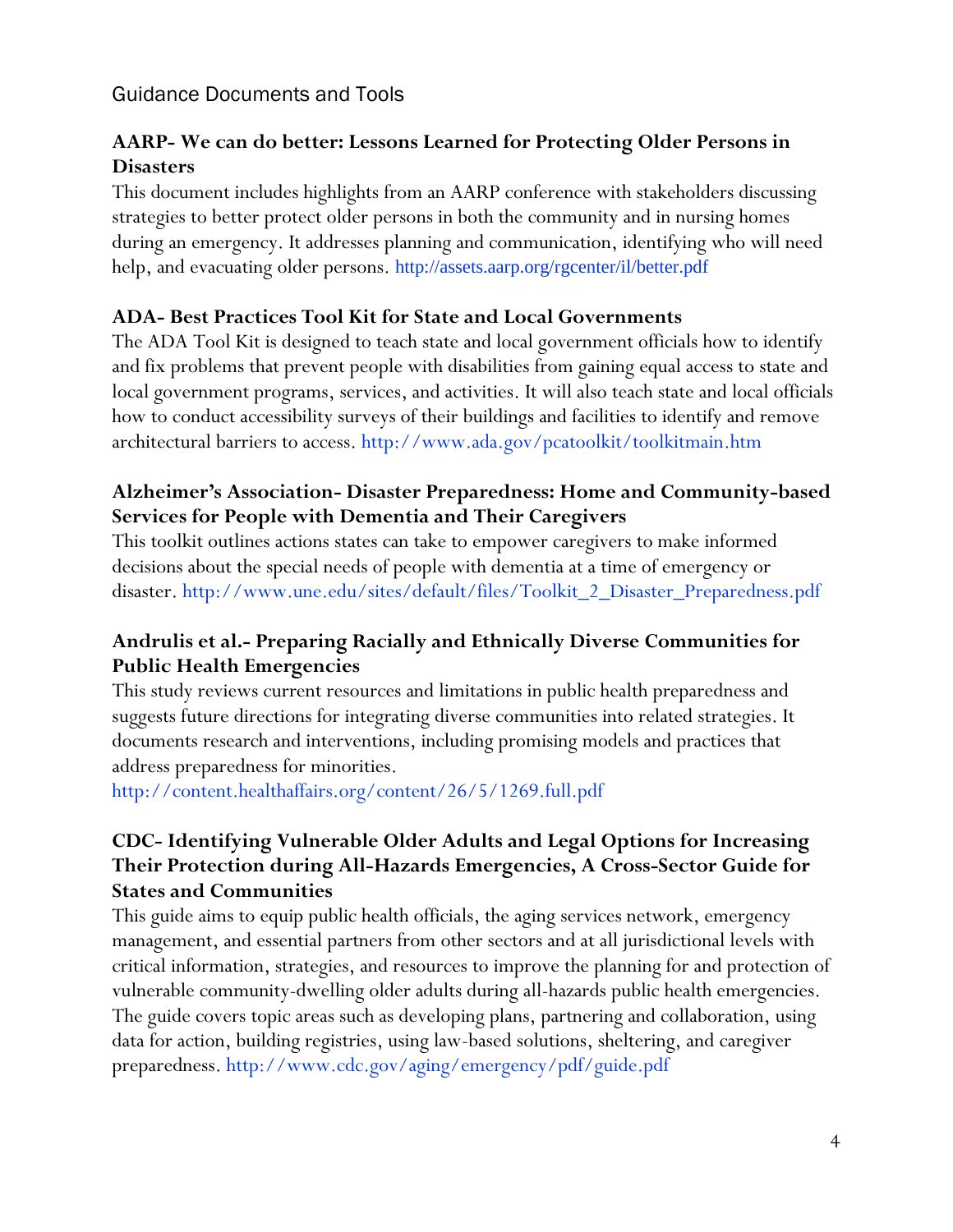# **CDC- Public Health Workbook and eTool: To Define, Locate, and Reach Special, Vulnerable, and At-risk Populations in an Emergency**

This document describes a process that will help planners to define, locate, and reach at-risk populations in an emergency. Additional tools are included to provide resources for more inclusive communication planning that will offer time-saving assistance for state, local, tribal, and territorial public health and emergency management planners in their efforts to reach at-risk populations in day-to-day communication and during emergency situations. The At-risk Populations eTool is a companion to the [At-risk Populations Workbook](http://www.bt.cdc.gov/workbook/) to assist in creating a Community Outreach Information Network (COIN) to reach at-risk populations in an emergency.

[https://emergency.cdc.gov/workbook/pdf/ph\\_workbookfinal.pdf](https://emergency.cdc.gov/workbook/pdf/ph_workbookfinal.pdf) <http://www.orau.gov/SNS/AtRiskTool/>

# **FEMA- Guidance on Planning for Integration of Functional Needs Support Services in General Population Shelters**

This document provides guidance to assist emergency managers and shelter planners in understanding the requirements related to sheltering children and adults with functional support needs in general population shelters. Functional Needs Support Services (FNSS) and the guidance provided are designed to assist in the planning and resourcing of sheltering operations whether government, NGO, faith- or private-based to meet the access and functional needs of children and adults.

[http://www.fema.gov/pdf/about/odic/fnss\\_guidance.pdf](http://www.fema.gov/pdf/about/odic/fnss_guidance.pdf)

#### **HHS- emPOWER Map**

Over 2.4 million Medicare beneficiaries rely upon electricity-dependent medical and assistive equipment, such as ventilators and wheel chairs, in our communities. Severe weather and disasters that cause power outages can be life threatening for these individuals. Every hospital, first responder, electric company, and community member can use this map to find the monthly total of Medicare beneficiaries with electricity-dependent equipment claims at the U.S. state, territory, county, and zip code level and turn on "real-time" NOAA severe weather tracking services to identify areas and populations that may be impacted and at risk for power outages. <http://www.phe.gov/empowermap/Pages/default.aspx>

# **HHS Office of Minority Health- Guidance for Integrating Culturally Diverse Communities into Planning for and Responding to Emergencies: A Toolkit**

This toolkit was developed to provide preparedness planning and response agencies, organizations, and professionals with practical strategies, resources and examples of models for improving existing activities and developing new programs to meet the needs of racially and ethnically diverse populations.

[http://www.hhs.gov/sites/default/files/ocr/civilrights/resources/specialtopics/emergen](http://www.hhs.gov/sites/default/files/ocr/civilrights/resources/specialtopics/emergencypre/omh_diversitytoolkit.pdf) [cypre/omh\\_diversitytoolkit.pdf](http://www.hhs.gov/sites/default/files/ocr/civilrights/resources/specialtopics/emergencypre/omh_diversitytoolkit.pdf)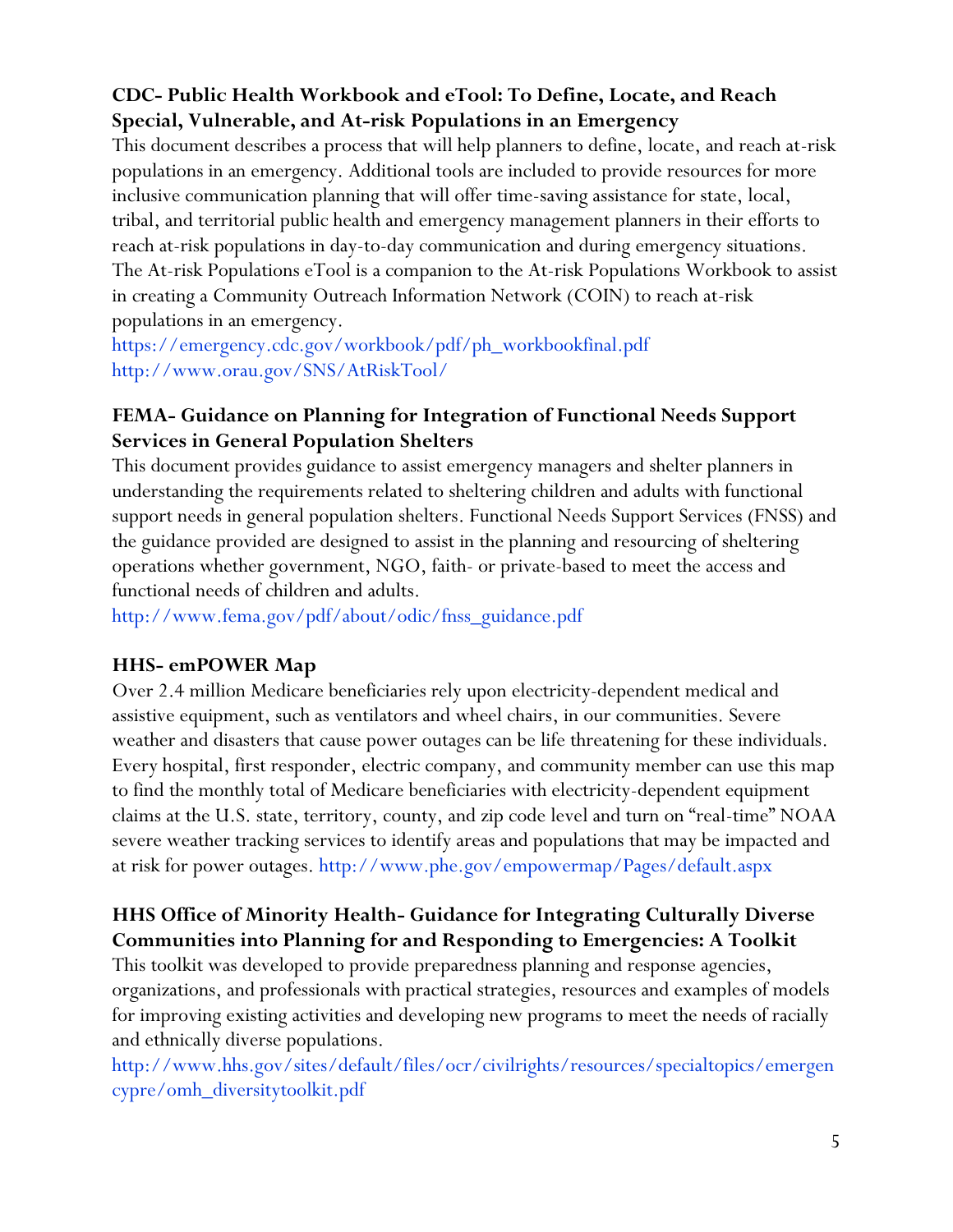# **Kailes- Moving Beyond "Special Needs": A Function-Based Framework for Emergency Management and Planning**

This article provides disability demographics and describes special needs populations to lay the foundation for moving beyond use of the "special needs" category, to better identify and address the diverse needs of those included under this label. It suggests the development of a more accurate and flexible planning and response framework based on essential, sometimes overlapping, functional needs: communication, medical needs, maintaining functional independence, supervision, and transportation (C-MIST). It also proposes new approaches to functional support, leadership, service delivery, and training. <http://www.jik.com/KailesEndersbeyond.pdf>

#### **Kailes- Checklist for Integrating People with Disabilities and Others with Access and Functional Needs into Emergency Preparedness, Planning, Response & Recovery**

This checklist is for emergency planners, managers, responders, and public information officers (PIOs) who have responsibility for developing, maintaining, testing, delivering and revising emergency plans and services.<http://www.jik.com/plancklst.pdf>

# **Markenson and Redlener- Pediatric Terrorism Preparedness National Guidelines and Recommendations: Findings of an Evidenced-based Consensus Process**

This article presents guidelines and recommendations on the needs of children in disasters, including chemical, biological, and radiological terrorism.

[http://academiccommons.columbia.edu/download/fedora\\_content/download/ac:161086](http://academiccommons.columbia.edu/download/fedora_content/download/ac:161086/CONTENT/_04_Biosec_Mag-Pediat_Terror_Pre_Nat_l_Guidelines.pdf) [/CONTENT/\\_04\\_Biosec\\_Mag-Pediat\\_Terror\\_Pre\\_Nat\\_l\\_Guidelines.pdf](http://academiccommons.columbia.edu/download/fedora_content/download/ac:161086/CONTENT/_04_Biosec_Mag-Pediat_Terror_Pre_Nat_l_Guidelines.pdf)

# **[National Association of State Directors of Developmental Disabilities Services](http://www.nasddds.org/)  [\(NASDDDS\)-](http://www.nasddds.org/) Emergency Response Preparedness Self-Assessment Instrument**

The NASDDDS Emergency Response Preparedness Self-Assessment Instrument is designed to assist state developmental disabilities officials to evaluate the extent to which their existing preparedness plans address the unique characteristics and needs of people with intellectual and developmental disabilities during periods of emergency or disaster. The tool may also be used by disability provider organizations to create a checklist of topics to include in an organizational or individual's emergency plan. <http://www.rtc.umn.edu/erp/main/>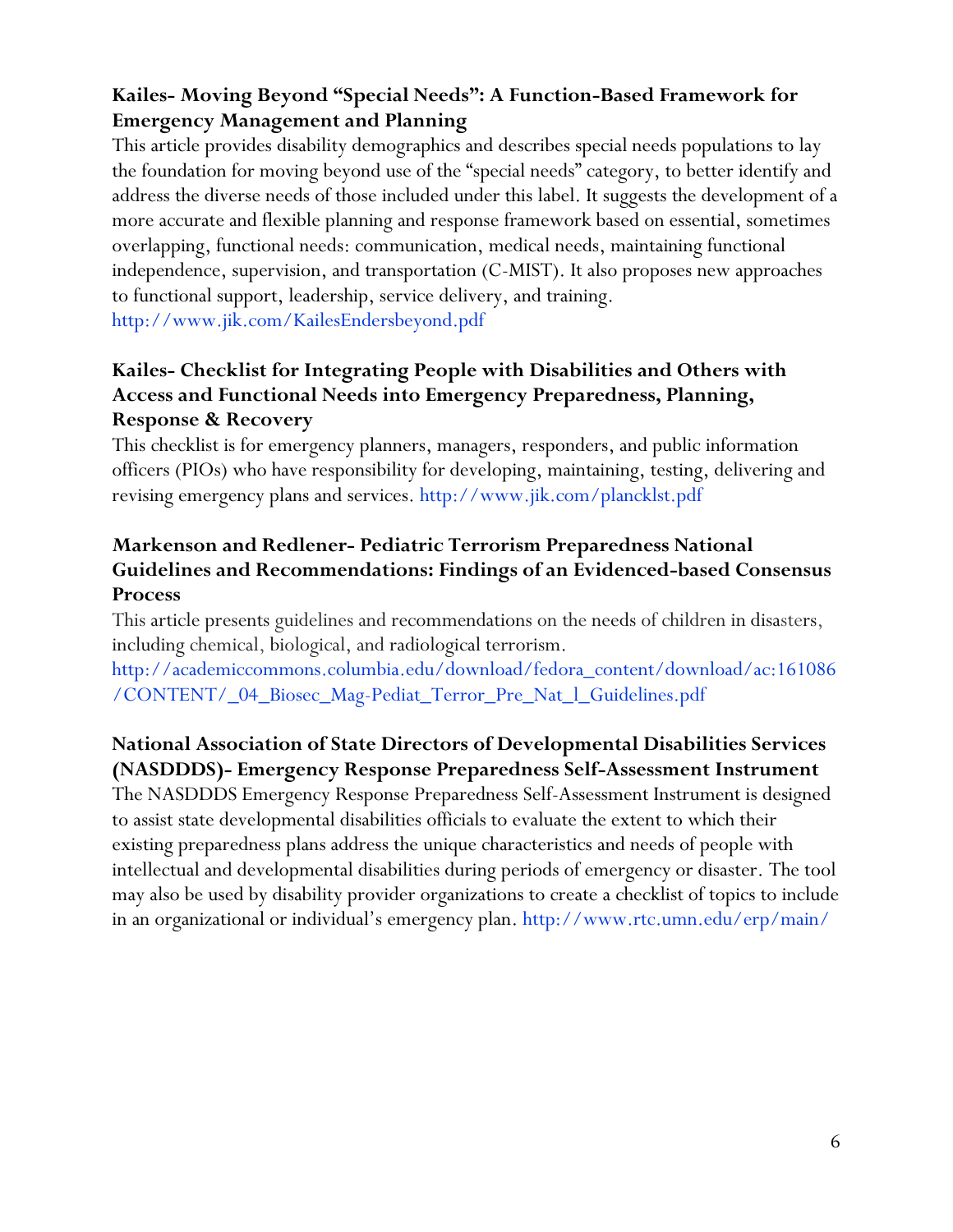# **RAND Corporation- Enhancing Public Health Emergency Preparedness for Special Needs Populations: A Toolkit for State and Local Planning and Response**

This toolkit is meant to assist state and local public health agencies improve their emergency preparedness activities. It distills the most relevant strategies, practices, and resources from a variety of sources, including peer-reviewed research, government reports, the trade literature, and public health leaders, to identify priority populations and critical strategies. [http://www.rand.org/pubs/technical\\_reports/TR681.html](http://www.rand.org/pubs/technical_reports/TR681.html)

# **RAND Corporation- Special Needs Populations Mapping for Public Health Preparedness**

The tool will help public health agencies to develop appropriate strategies for incorporating special needs populations into public health preparedness and response planning. Many of the strategies, practices, and resources provided here could be useful to other emergency response agencies in both the public and private sector and are applicable to any emergency response. <http://www.rand.org/health/projects/special-needs-populations-mapping.html>

#### **Transportation Research Board- Transit Cooperative Research Program Report 150, Communication with Vulnerable Populations: A Transportation and Emergency Management Toolkit**

This toolkit demonstrates how to create a communication process to reach vulnerable populations regarding their transportation options in emergencies. It provides a guiding framework and tools for constructing a scalable, adaptable communication process built on a network of agencies from public, private, and nonprofit sectors. Together, these partners will form interconnected communication channels with the ability to carry out the function of emergency communication in far reaching and resourceful ways not possible by working alone. [http://onlinepubs.trb.org/onlinepubs/tcrp/tcrp\\_rpt\\_150.pdf](http://onlinepubs.trb.org/onlinepubs/tcrp/tcrp_rpt_150.pdf)

#### **USA Center for Rural Public Health Preparedness- Partnering to Achieve Rural Emergency Preparedness: A Workbook for Healthcare Providers in Rural Communities**

<span id="page-6-0"></span>This workbook is a practical guide created to assist rural health clinics and community health centers, migrant health centers and hospitals in rural areas that have limited healthcare resources, in preparing for and responding to emergency incidents. [http://www.cidrap.umn.edu/sites/default/files/public/php/318/318\\_workbook.pdf](http://www.cidrap.umn.edu/sites/default/files/public/php/318/318_workbook.pdf)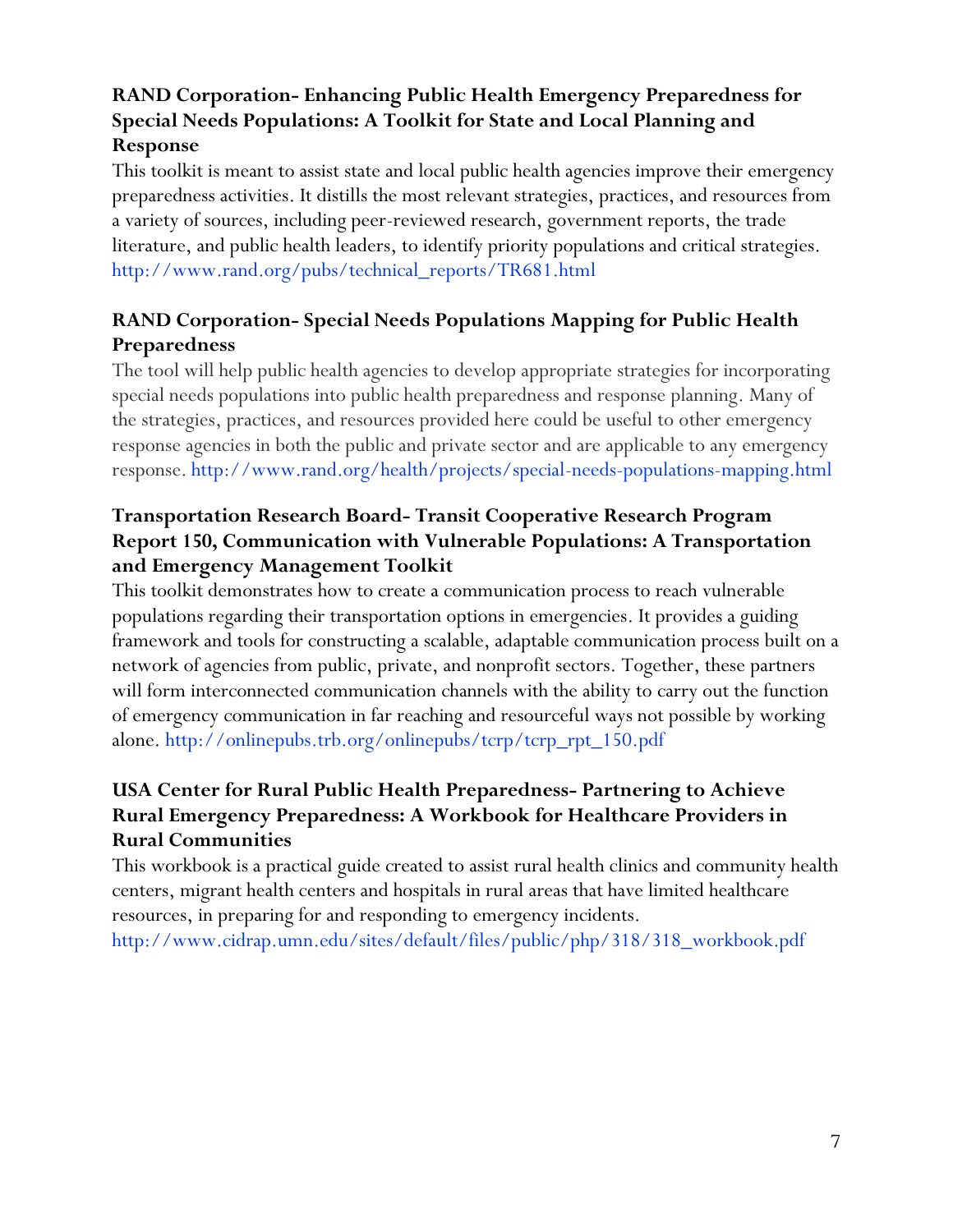#### **Websites**

#### **ADA Presentations, Emergency Management/Preparedness**

<http://adapresentations.org/archive.php>

#### **AFN-TIPS**

<http://www.cds.hawaii.edu/tips/>

# **American Public Health Association (APHA), Preparedness Information for People with Disabilities**

<http://www.getreadyforflu.org/disabilities.htm>

#### **California Office for Access and Functional Needs**

<http://www.caloes.ca.gov/for-individuals-families/access-functional-needs>

#### **Communicating With and About People with Disabilities**

<http://www.dol.gov/odep/pubs/fact/effectiveinteraction.htm>

#### **DelValle Institute for Emergency Preparedness, Access and Functional Needs**  <https://delvalle.bphc.org/mod/wiki/view.php?pageid=51>

#### **Department of Transportation- Departmental Office of Civil Rights, Departmental Guidelines on Emergency Preparedness and Individuals with Disabilities**

[https://www.civilrights.dot.gov/civil-rights-awareness](https://www.civilrights.dot.gov/civil-rights-awareness-enforcement/accessibility/departmental-guidelines-emergency-preparedness-and)[enforcement/accessibility/departmental-guidelines-emergency-preparedness-and](https://www.civilrights.dot.gov/civil-rights-awareness-enforcement/accessibility/departmental-guidelines-emergency-preparedness-and)

#### **Emergency Preparedness for Older Adults**

<http://www.cdc.gov/aging/emergency/index.htm>

# **Emergency Preparedness and Response**

<http://emergency.cdc.gov/>

#### **Eunice Kennedy Shriver Center, University of Massachusetts Medical School** <http://shriver.umassmed.edu/>

**FEMA for Kids**  <http://www.ready.gov/kids>

#### **FEMA National Preparedness Goal**  <https://www.fema.gov/national-preparedness-goal>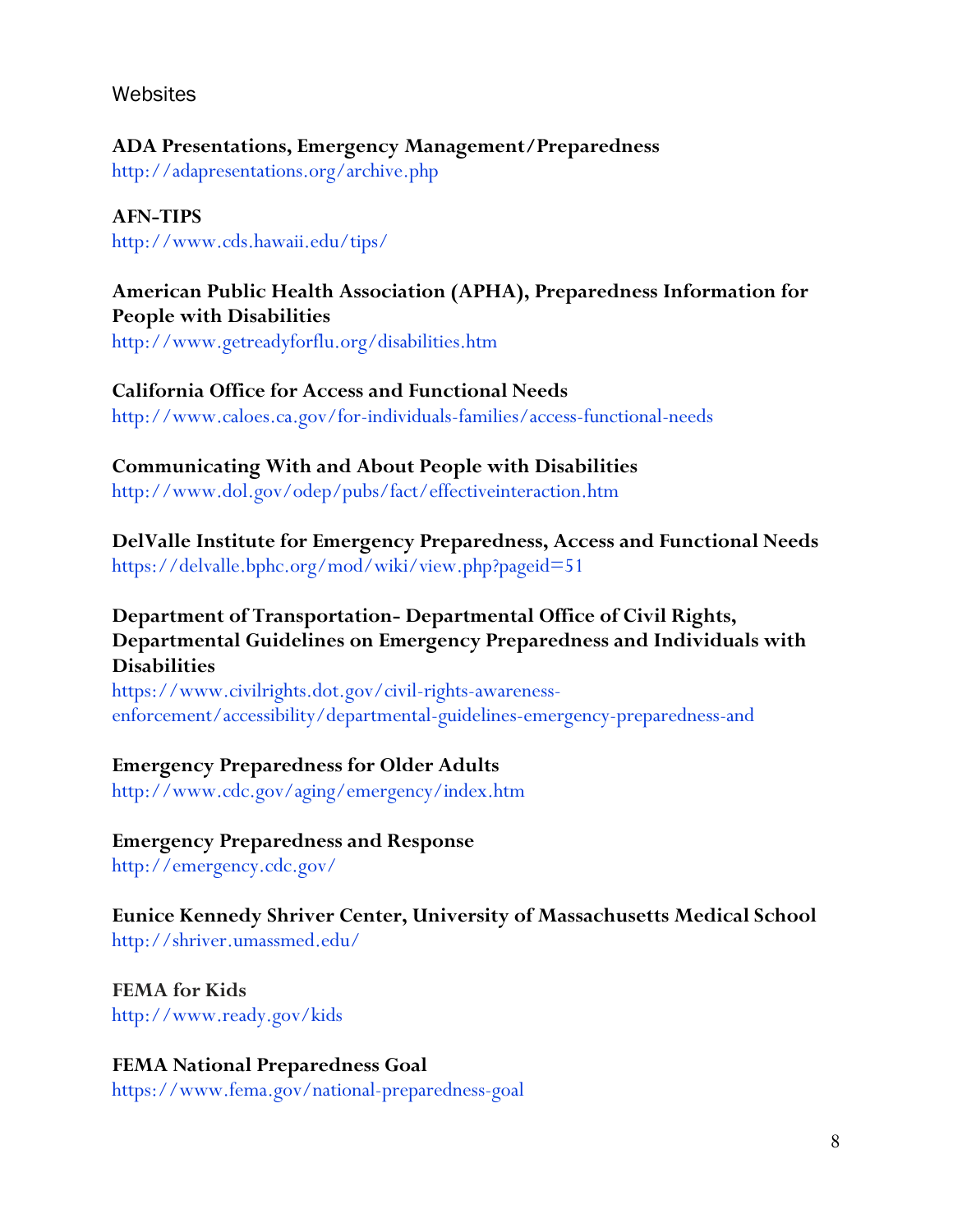#### **FEMA Whole Community**

<https://www.fema.gov/whole-community>

#### **HHS- Administration for Community Living**

<https://www.acl.gov/programs/emergency-preparedness>

# **Individuals with Disabilities or Access and Functional Needs**

<http://www.ready.gov/individuals-access-functional-needs>

**Information for People with Disabilities in Massachusetts** <http://www.disabilityinfo.org/>

**June Isaacson Kailes, Disaster Resources for People with Disabilities and Others with Access and Functional Needs, Emergency Managers & Planners & Disability-focused Organizations** <http://www.jik.com/disaster.html>

**KCER-Kidney Community Emergency Response**

<http://www.kcercoalition.com/en/>

**Mobile TIPS for First Responders <http://disabilitytips.tamu.edu/index.html>**

# **National Association of County and City Health Officials (NACCHO), Health and Disability**

<http://www.naccho.org/programs/community-health/disability>

#### **National Council on Disability**

<https://ncd.gov/policy/emergency-management>

**National Resource Center on Advancing Emergency Preparedness for Culturally Diverse Communities**

<http://www.diversitypreparedness.org/>

**Office of Human Services Emergency Preparedness and Response** <http://www.acf.hhs.gov/programs/ohsepr>

**Office of the Assistant Secretary for Preparedness and Response, At-Risk Individuals, Behavioral Health and Community Resilience (ABC)**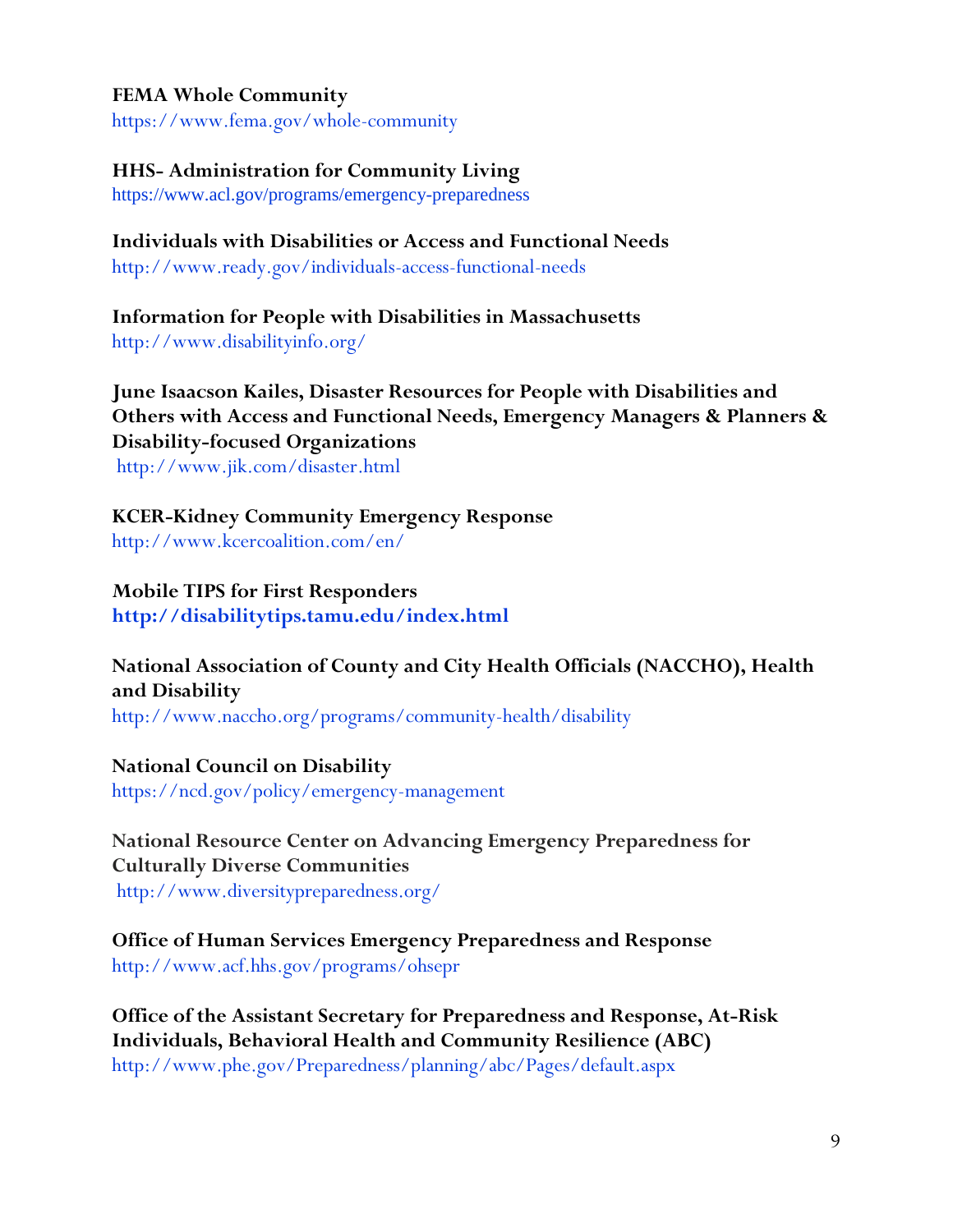# **Substance Abuse and Mental Health Services Administration (SAMHSA), Disaster Technical Assistance Center (DTAC)**

<span id="page-9-0"></span><http://www.samhsa.gov/dtac>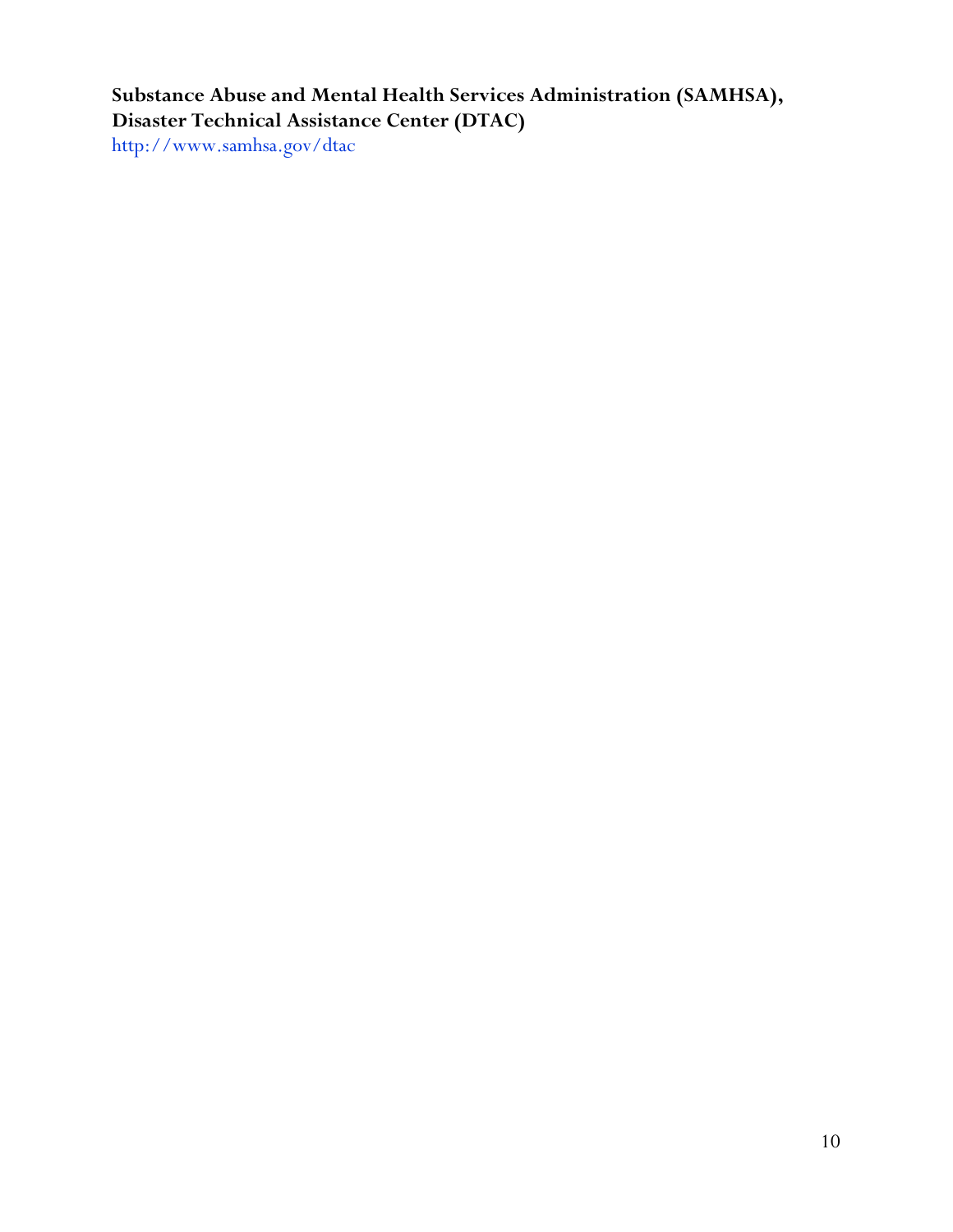#### **Trainings**

# **IS-368: Including People with Disabilities & Others with Access & Functional Needs in Disaster Operations**

<span id="page-10-0"></span>The purpose of this course is to increase awareness and understanding of the need for full inclusion of disaster survivors and FEMA staff who are people with disabilities, and people with access and functional needs. The course provides an overview of disabilities and access and functional needs and explains how disaster staff can apply inclusive practices in their disaster assignments. <http://training.fema.gov/is/courseoverview.aspx?code=IS-368>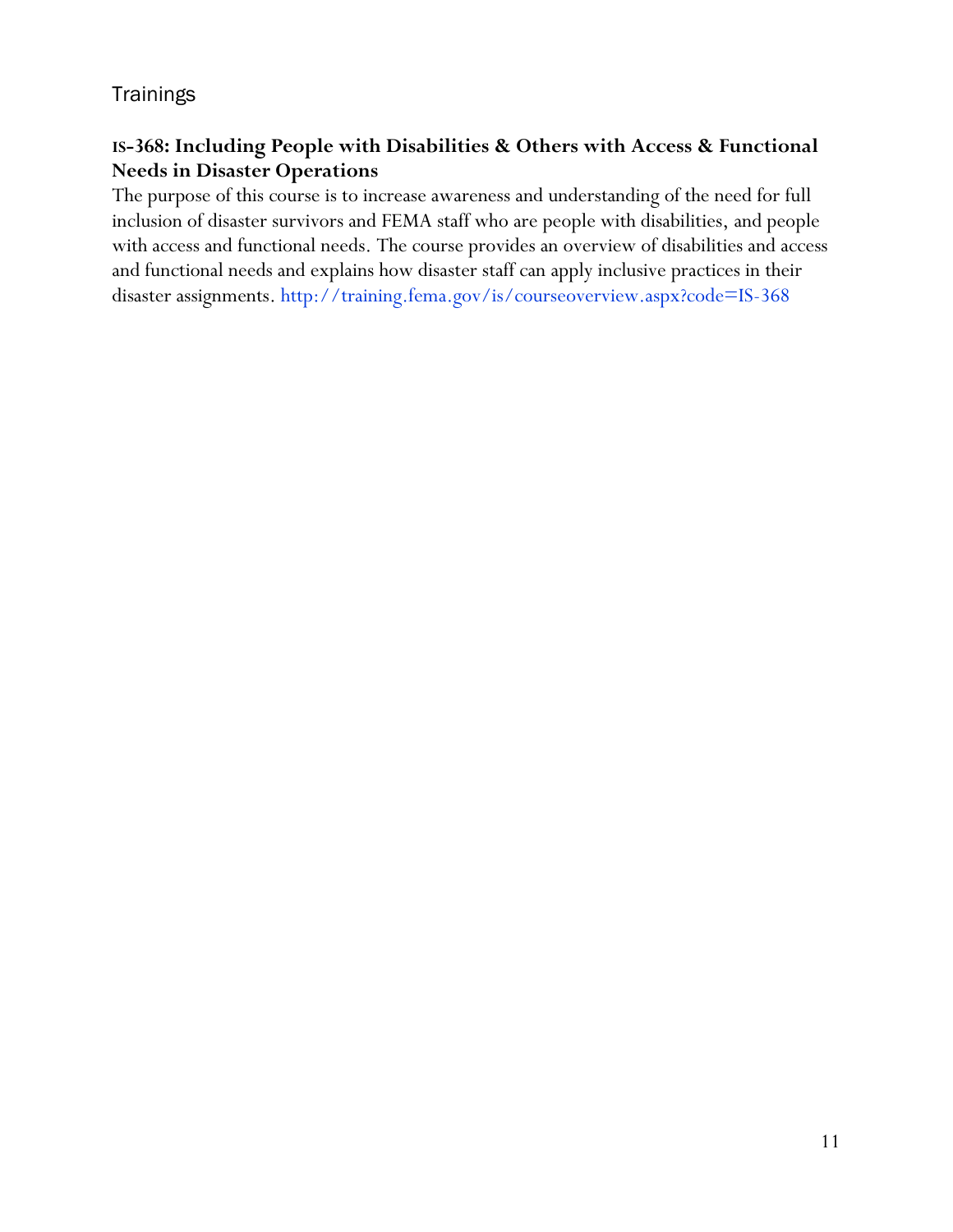#### Mobile Apps

# **AMA My Medications (Apple devices)**

My Medications, developed by the American Medical Association, is able to keep track of multiple medications, record allergy information, and store emergency contacts.

#### **American Red Cross Disaster apps (Apple and Android devices)**

From an all-inclusive emergency app to hazard-specific apps as well as a fun and informative app for kids to use with their parents, Red Cross has a suite of products that can deliver information when and where you need it most.

#### **ASL Dictionary (Apple and Android devices)**

Translate English into ASL, from A-Z, plus the entire numerical system, common English phrases, symbols and much more.

#### **Autism 5-Point Scale Emergency (Apple)**

The Autism Help App assists individuals with Autism Spectrum Disorders (ASD) and other disabilities to communicate and regulate in emergency situations. This app helps individuals act, react and interact quickly in emergency situations. With a touch of a screen information is provided and can help facilitate interactions for a "safe" outcome for both the individual and first responder.

#### **Eyenote (Apple devices)**

EyeNote is a mobile device application to denominate Federal Reserve Notes (U.S. paper currency) as an aid for the blind or visually impaired to increase accessibility. Users can have the denomination of a note scanned and communicated back to them.

#### **IDEAL Currency Identifier (Android devices)**

IDEAL Currency Identifier uses advanced image recognition technology to read a note and, in a matter of seconds, provide users with an audible response indicating the note's denomination.

#### **Magnifier (Android devices)**

Magnifier has onscreen zoom, lighting controls, negative color mode, and ability to freeze and save images.

#### **Magnifier Flash (Apple devices)**

Magnifier Flash magnifies text with light, has 6x magnification, and can freeze and save images.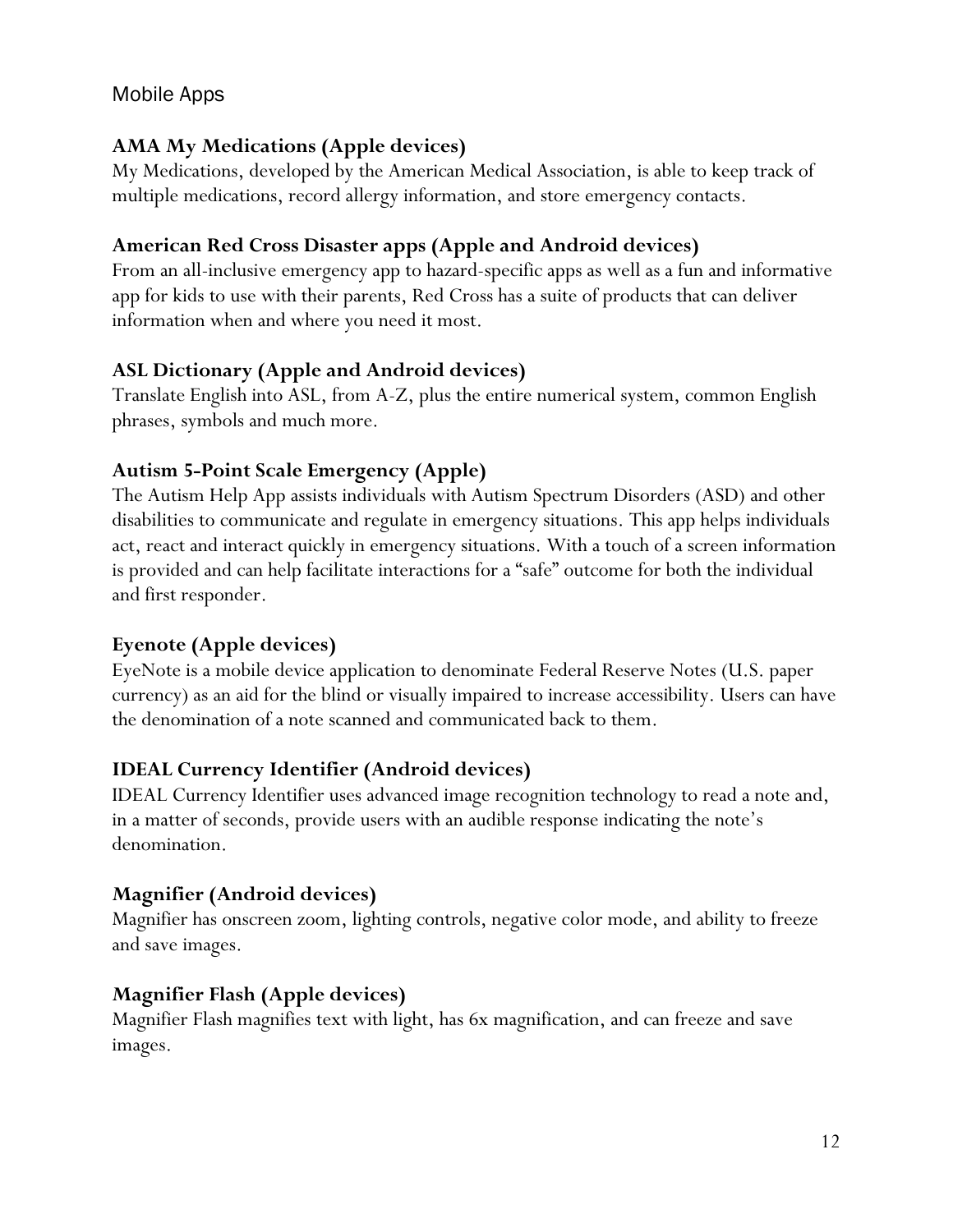# **PFA Mobile (Apple and Android devices)**

PFA Mobile was designed to assist responders who provide psychological first aid (PFA) to adults, families, and children as part of an organized response effort. This app provides responders with summaries of PFA fundamentals, PFA interventions matched to specific concerns and needs of survivors, mentor tips for applying PFA in the field, a self-assessment tool for readiness to conduct PFA, and a survivors' needs form for simplified data collection and easy referral.

# **SAMHSA Behavioral Health Disaster Response (Apple, Android, and Blackberry devices)**

It's easier than ever to provide support in the aftermath of disasters, and focus on what really matters—the people in need. SAMHSA Behavioral Health Disaster Response App is designed for behavioral health professionals and provides access to evidenced-based mental health and substance use information, tools, and resources for use in the field.

# **Show Me for Emergencies and Show Me for Emergencies: FAC (Family Assistance Center) (Apple and Android devices)**

Show Me for Emergencies is an essential free app for emergency workers and people with communication needs—like difficulty understanding English, hearing impairments, and cognitive disabilities. It uses easy-to-understand icons for two-way communication during an emergency.